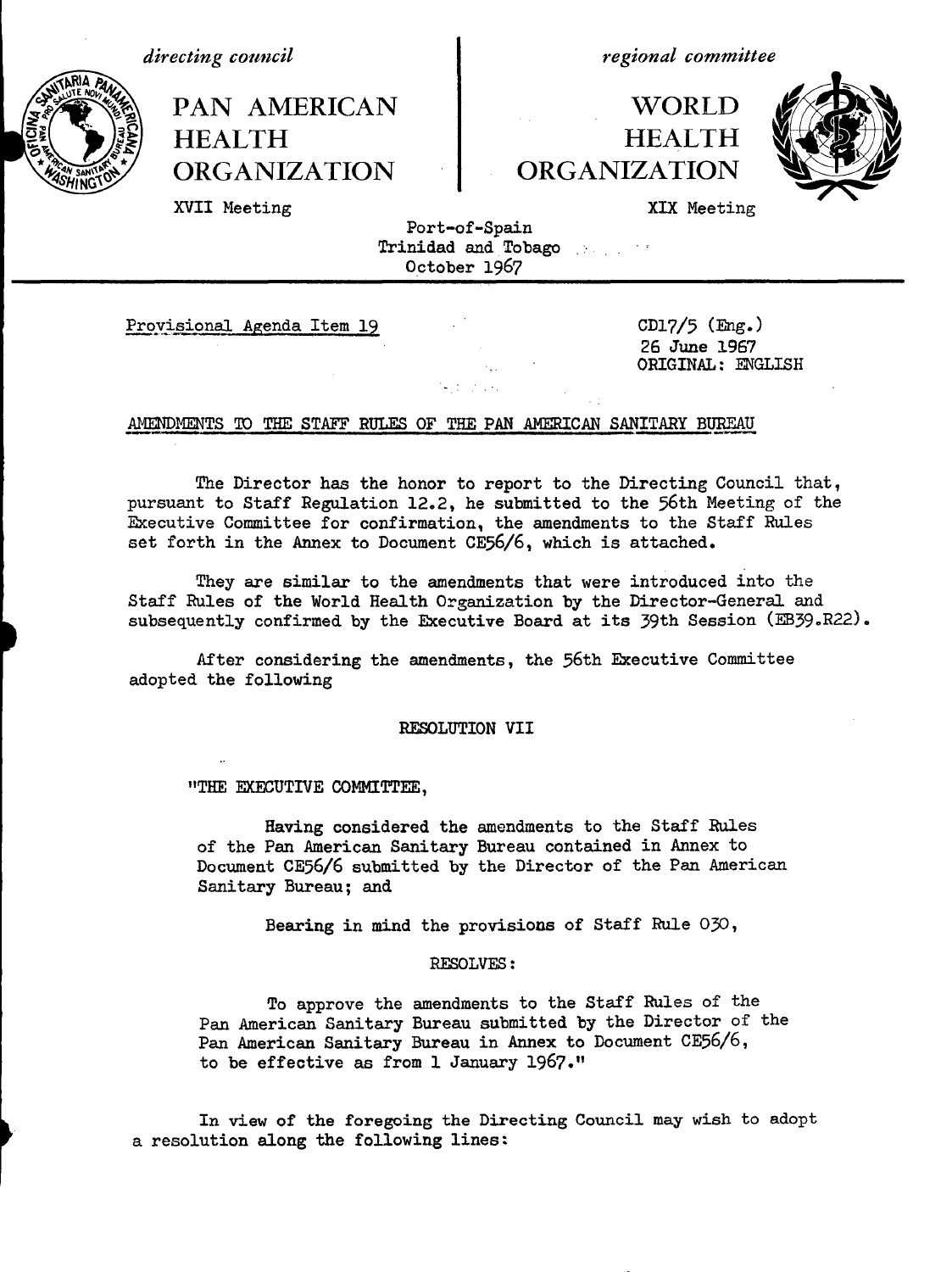$CD17/5$  (Eng.) Page 2

**!**

**4**

**i4**

# PROPOSED RESOLUTION

"THE DIRECTING COUNCIL,

Bearing in mind the provisions of Staff Regulation 12.2,

## RESOLVES:

 $\bar{\mathcal{A}}$ 

 $\sim$ 

To take note of the amendments to the Staff Rules of the Pan American Sanitary Bureau presented by the Director in the Annex to Document CE56/6, and confirmed by the Executive Committee at its 56th Meeting."

# Annex: Document CE56/6

 $\label{eq:2} \frac{1}{\sqrt{2\pi}}\left(\frac{1}{\sqrt{2}}\right)^{2} \int_{0}^{\pi} \frac{1}{\sqrt{2}}\left(\frac{1}{\sqrt{2}}\right)^{2} \frac{1}{\sqrt{2}}\left(\frac{1}{\sqrt{2}}\right)^{2} \frac{1}{\sqrt{2}}\left(\frac{1}{\sqrt{2}}\right)^{2} \frac{1}{\sqrt{2}}\left(\frac{1}{\sqrt{2}}\right)^{2} \frac{1}{\sqrt{2}}\left(\frac{1}{\sqrt{2}}\right)^{2} \frac{1}{\sqrt{2}}\left(\frac{1}{\sqrt{2}}\right)^{2} \frac{1}{\$ 

 $\gamma$  .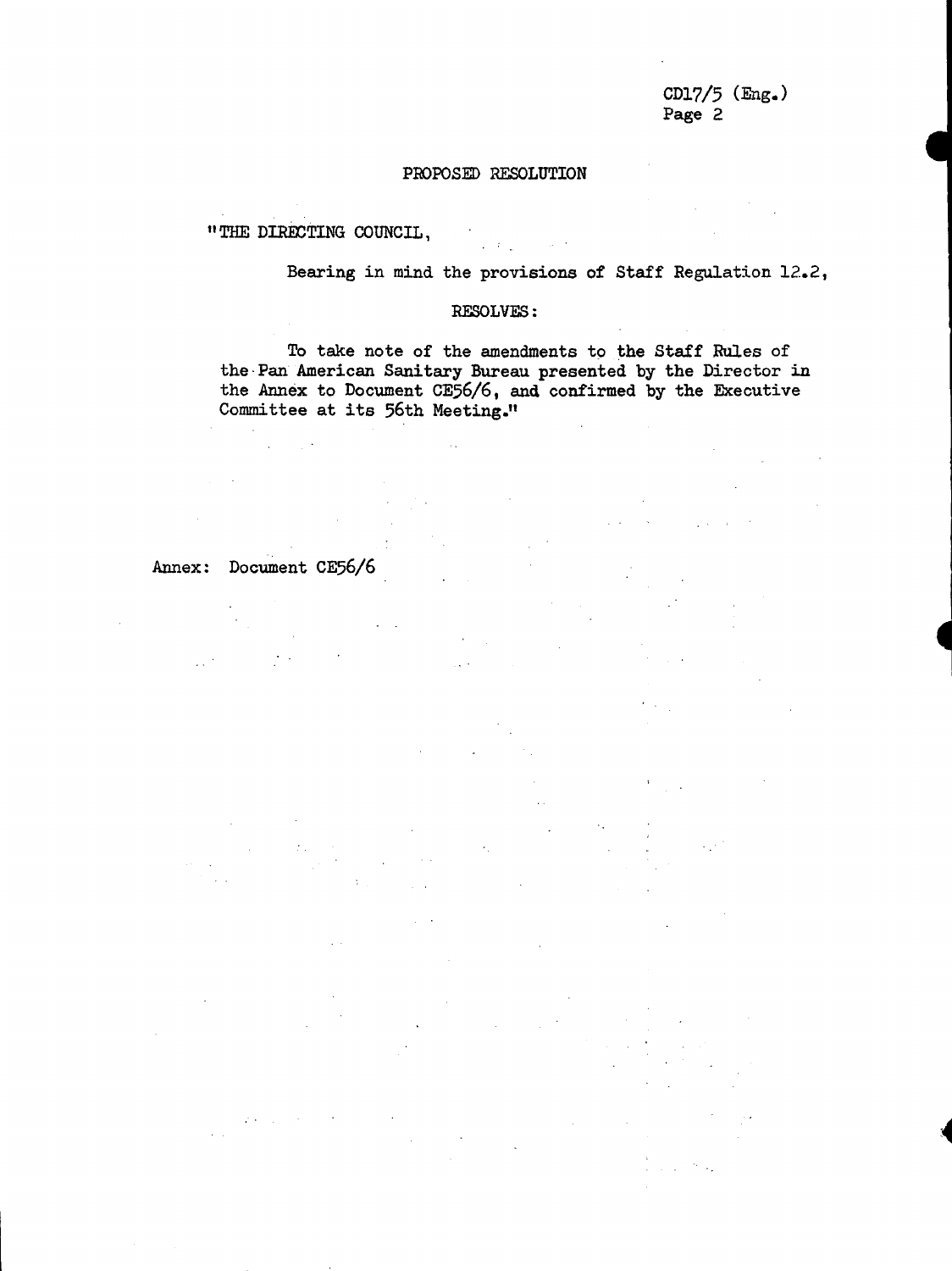PAN AMERICAN | WORLD HEALTH HEALTH ~ ORGANIZATION ORGANIZATION

*executive committee of*<br> *the directing council*<br> *the regional committee the regional committee* 



56th Meeting Washington, D. C. April-May 1967

Provisional Agenda Item 13 CE56/6 (Eng.)

27 March 1967 ORIGINAL: ENGLISH

# AMENDMENTS TO THE STAFF RULES OF THE PAN AMERICAN SANITARY BUREAU

In accordance with the provisions of Staff Rule 030, the Director submits as Annex A, for confirmation by the-Executive Committee the amendments to the Staff Rules which he has made since the 54th meeting. The reasons for these minor changes in the Rules are reflected in the Annex.

Annex B contains additional amendments to the Staff Rules which the Director placed into effect due to recent recommendations of the United Nations Joint Staff Pension Board, which were approved by the General Assembly of the United Nations and adopted by WHO at the 39th Session of the Executive Board in January 1967 (EB39/18).

# Joint Staff Pension Board

In the years prior to 1958 field staff were excluded entirely from participation in the Pension Fund and the only social security protection provided to them was in the form of sickness and accident insurance. As a result of the recommendations of the U.N. Salary Review Committee of 1956 a reconciliation between the terms of service for field staff and those at established offices was brought about. One element of the reconciliation was the provision for limited participation in the Pension Fund (Associate Participation) for persons on fixed-term' contracts of less than five years or having less than five years of service. This limited participation provided for death and disability benefits, but not for accumulation of credits towards retirement pension unless and until the staff member reached that point at which his service plus contract expectancy equalled or exceeded five years. For this limited participation the staff member paid nothing and the Organization paid a contribution to the Fund of 4-1/2 per cent of pensionable remuneration instead of the usual Pension Fund contribution of 14 per cent.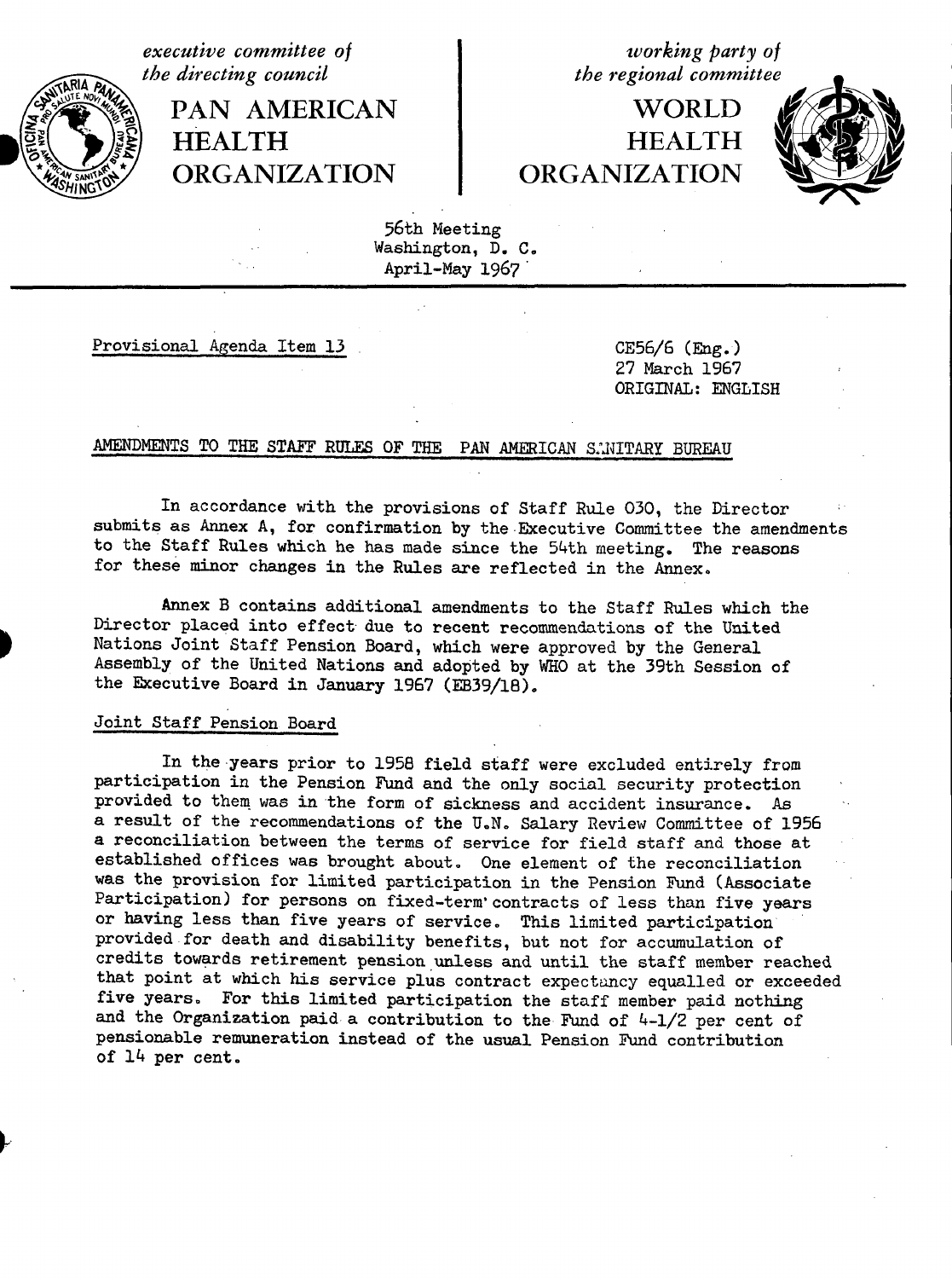The introduction of this arrangement was an important contribution at the time in bringing a large number of field staff into the Fund on a partial basis. In recent years,' however, the personnel policies of the organizations with respect to fixed-term contracts have evolved to the point where approximately one-third of all the persons participating in the Pension Fund are Associate Participants, a large proportion of them paid from voluntary sources of funds. This has had two unfortunate consequences. In the first place, it has seriously unbalanced the financial equilibrium of the Fund because the actuarial assumptions of the Fund as established never envisaged such a large proportion of the limited participation with respect to which the Fund realized very limited revenue. Further, large numbers of such staff continue in service and become full participants; in becoming.full participants at more advanced ages and with a right to validate their previous service they represent a substantial liability to the Fund for which there is not a corresponding contribution. In the second place, the maintenance of two completely different sets of regulations governing the two groups of different participants, the maintenance of separate accounts and separate registrations have become an exceedingly burdensome administrative task for the Secretariat of the Fund and for the participating organizations.

In view of numerous expressions of dissatisfaction with this situation from the organizations, from the actuaries of the Fund and from the Secretariat of the Fund, the Joint Staff Pension Board, at its meeting in July 1966, decided to recommend to the General Assembly of the United Nations that with effect from 1 January 1967 no new registrations of Associate Participants should be accepted. From that date, persons entering on appointments of one year or more would become full participants in the Fund as originally envisaged in 1946. The Board recommended the proviso, however, that in those cases in which the participant left the Fund with less than five years of service for reasons other than retirement, death or disability, the Fund would reimburse to the Organization one half of its contribution, i.e. 7 per cent. Present Associate Participants would retain their existing status until they leave the organization or qualify for full participation under the rules as they exist at present. Thus, there would be a.gradual transition to the new system over a period of three  $\sim$   $\sim$   $\sim$ or four years.  $\sim 100$  km and a transfer

The Director-General of WHO fully supported this recommendation, as does the Director since it is felt that this is an important measure to improve the stability of the Fund and to relieve the organizations'and the Fund secretariat of a heavy administrative burden.  $\mathcal{F}=\{f\}_{f}$ 

 $\sigma_{\rm{max}}$ 

 $\mathcal{L}^{\mathcal{L}}$ 

 $\mathcal{F}=\mathcal{F}$  .

 $\mathcal{L}(\mathcal{L}^{\mathcal{L}})$  . The contribution of the set of the set of the set of the set of the set of the set of the set of the set of the set of the set of the set of the set of the set of the set of the set of the set of

Annexes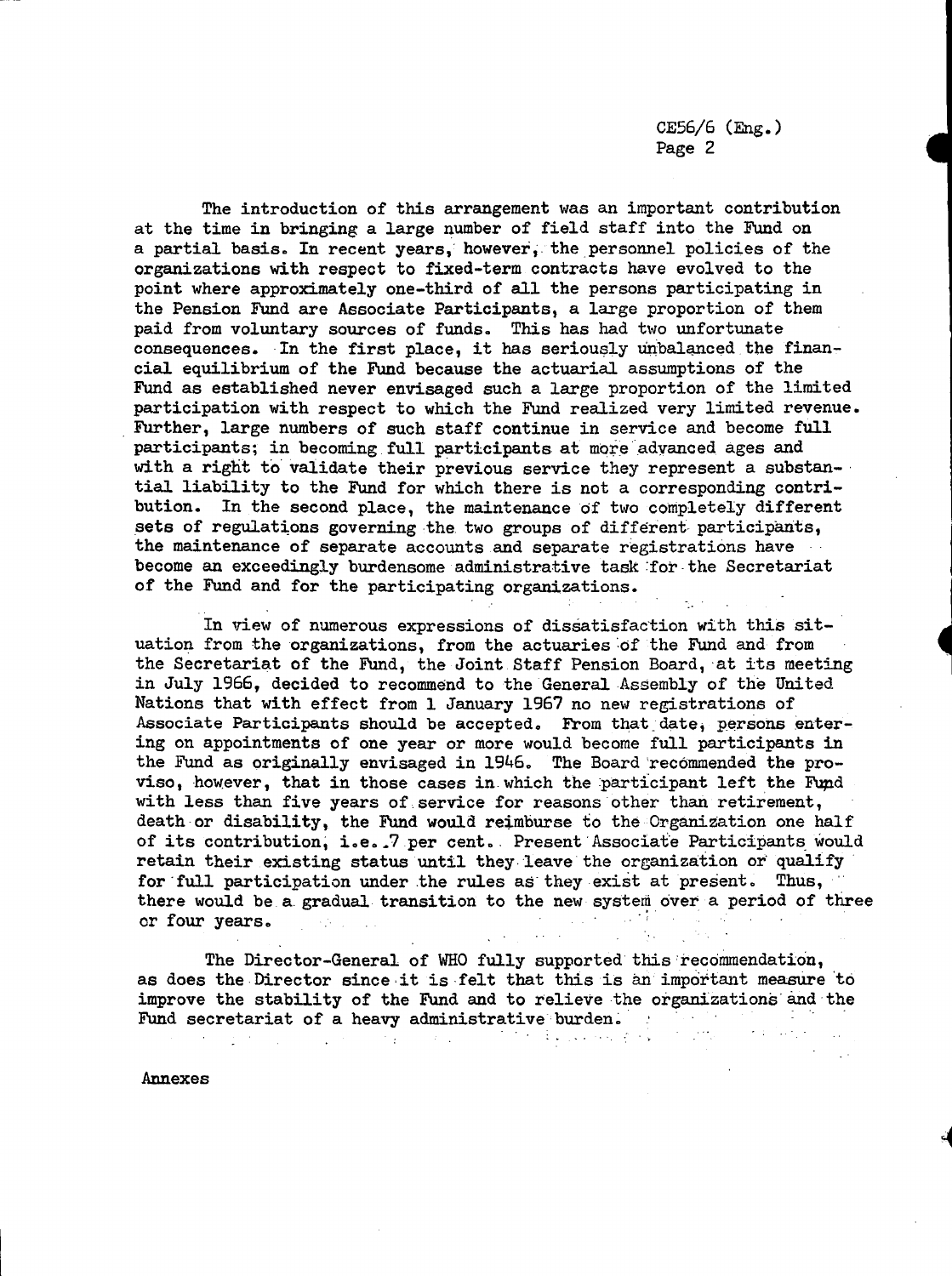#### AMENDMENTS TO THE STAFF RULES

W

# Present Text

"Special leave under insurance cover" will be granted to staff members who are ill and who qualify for the payment of salary benefits under the Bureau's accident and illness insurance policy (see also Rule 670.2) 350.2

> $\sim 10^{11}$  $\omega_{\rm{p}}\omega$

#### SICK LEAVE  $\mathcal{L}$ .

No,

670.1 Sta'ff members, except those engaged on a "when-actually-employed" basis and those excluded by the Director under the provisions of Rules 1120 and 1130, **wfo** are incapacitated from the performance of their duties by illness or injury or whose attendance is prevented by publichealth requirements, may be-granted sick leave with pay in the following amounts:

# New Text Comments

"Special leave under insurance cover" will be granted to staff members who are ill and who qualify for the payment of salary benefits under the Bureau's accident and illness insurance policy. During a period of "special leave under insurance cover" the staff member receives salary indemnities under the Bureau's accident and illness insurance policy. He and the Bureau shall continue to make their contributions to the Staff Pension Fund and the Staff Health Insurance calculated on the basis of the staff member's full salary.

#### SICK LEAVE

670.1 Staff members, except those engaged on a "when-actually-employed" basis and those., excluded by the Director under the provisions of Rules 1120 and 1130, who are incapacitated from the performance of their duties by illness or injury or whose attendance is prevented by publichealth requirements, may be granted sick leave with pay in the following amounts:

 $\varphi \in \mathbb{R}^{n \times n}$ 

an editorial revision to eliminate Staff Rule 670.2 whose object is already covered by Staff Rule 650.3. ready covered by<br>
Staff Rule 650.3.<br>
Sub-paragraphs (a)<br>
and (b) of Staff<br>
Rule 670.2 are transposed to Staff Rules<br>  $\frac{1}{2}$ <br>  $\frac{1}{2}$ <br>  $\frac{1}{2}$ <br>  $\frac{1}{2}$ <br>  $\frac{1}{2}$ <br>  $\frac{1}{2}$ <br>  $\frac{1}{2}$ <br>  $\frac{1}{2}$ <br>  $\frac{1}{2}$ <br>  $\frac{1$ and (b) of Staff Rule 670.2 are transposed to Staff Rules 650.2 and 670.1 to which they directly relate.

This is essentially

V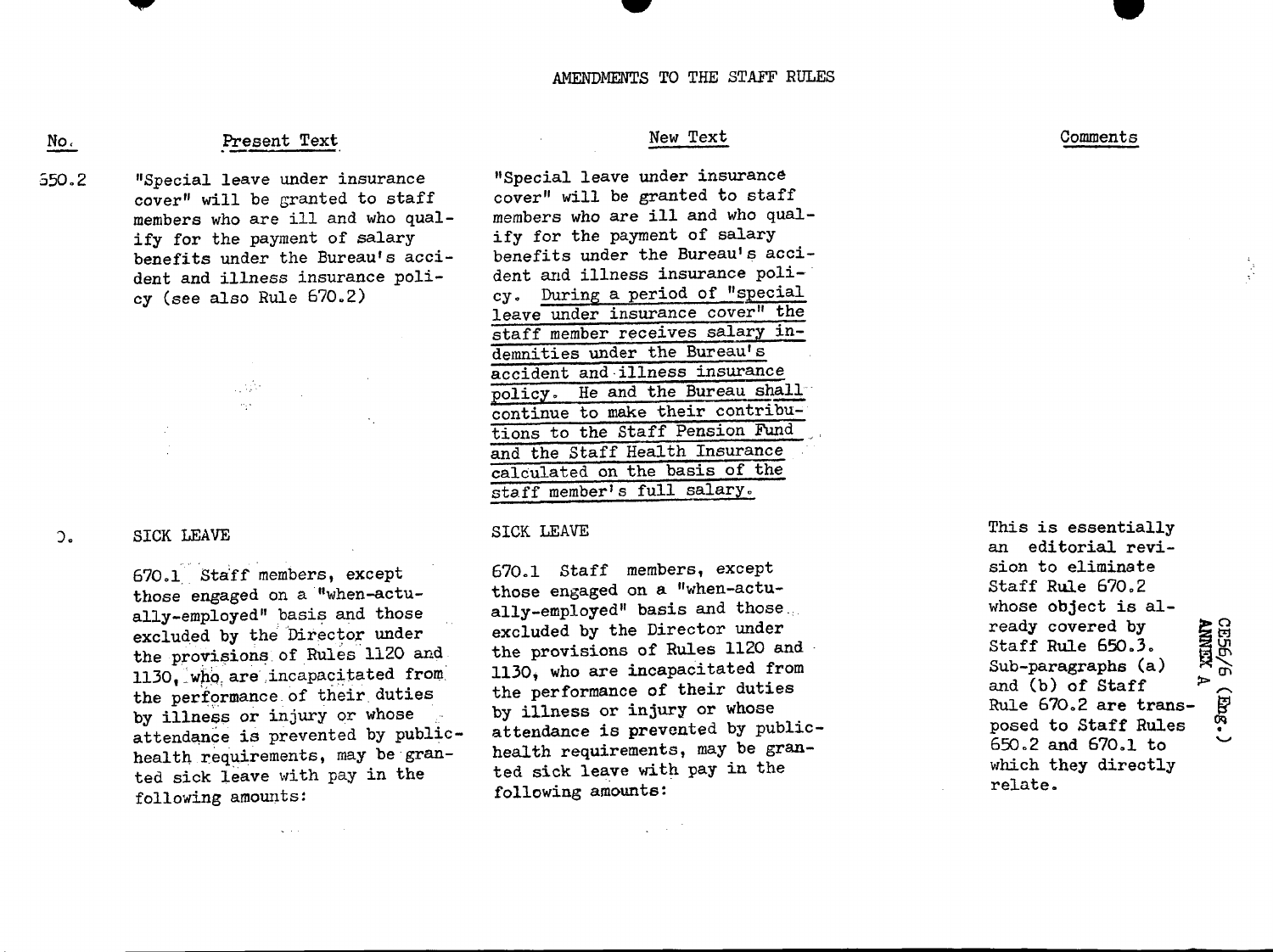#### Present Text No. Superior Present Text New Text New Text Comments

(a) A staff member holding an appointment of one year's duration or more may be granted up to six months on full pay in connexion with any one illness or in any period of 12 consecutive months provided that the total for all illnesses shall not exceed nine months in any four-year period. In exceptional cases the Director may, in addition, grant special leave at half pay to such staff up to a maximum of nine months in any four-year period.

(b) A staff member appointed for a period of less than one year may be granted sick leave proportionate to the duration of the appointment at the rate of 30 working days at full pay and 30 working days at half pay per year.

(a) A staff member holding an appointment of one year's duration or more may be granted up to six months on full pay in connexion with any one illness or in any period of 12 consecutive months provided that the total for all illnesses shall not exceed nine months in any four-year period. (See also Staff Rules 650.2 and 650.3).

(b) In exceptional cases the Director may, in addition, grant special leave at half pay to such staff up to a maximum of nine months in any four-year period. During a period of special leave at half pay, the staff member and the Bureau shall continue to make their contributions to the Staff Pension Fund and the Staff Health Insurance calculated on the basis of the staff member's full salary,

(c) A staff member appointed for a period of less than one year may be granted sick leave

 $\bullet$ 

 $\mathbb{R}^{n}$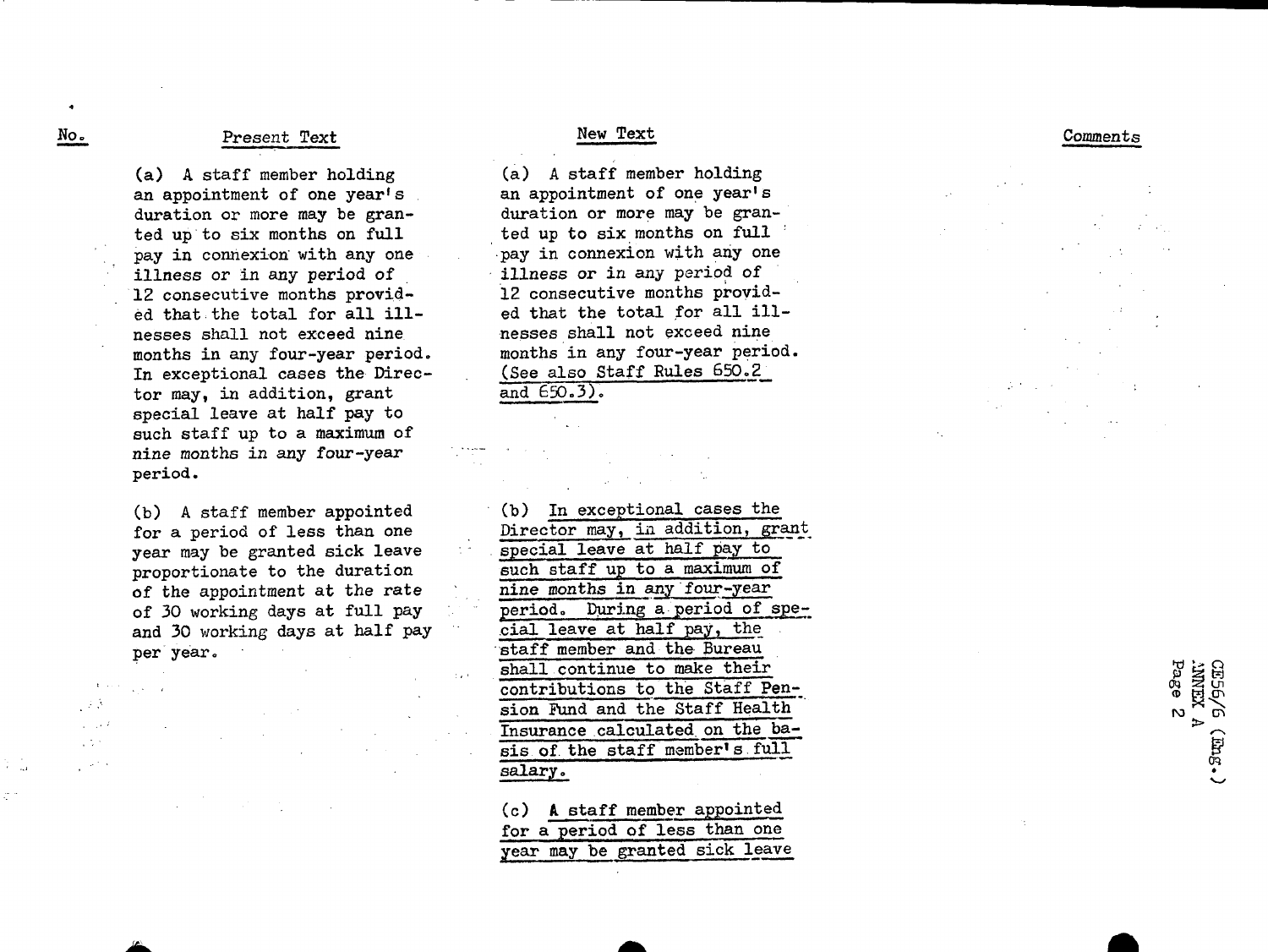| No.   | Present Text | New Text                                                                                                                                                                                                                                                                                                                                                                                                                                                                                                      | Comments                                                                                                                                                                                                                                                          |
|-------|--------------|---------------------------------------------------------------------------------------------------------------------------------------------------------------------------------------------------------------------------------------------------------------------------------------------------------------------------------------------------------------------------------------------------------------------------------------------------------------------------------------------------------------|-------------------------------------------------------------------------------------------------------------------------------------------------------------------------------------------------------------------------------------------------------------------|
|       |              | proportionate to the duration<br>of the appointment at the rate<br>of 30 working days at full pay<br>and 30 working days at half pay<br>per year.                                                                                                                                                                                                                                                                                                                                                             |                                                                                                                                                                                                                                                                   |
| 670.3 |              | Re-numbered 670.2                                                                                                                                                                                                                                                                                                                                                                                                                                                                                             |                                                                                                                                                                                                                                                                   |
| 670.4 |              | Re-numbered 670.3                                                                                                                                                                                                                                                                                                                                                                                                                                                                                             |                                                                                                                                                                                                                                                                   |
| 670.5 |              | Re-numbered 670.4                                                                                                                                                                                                                                                                                                                                                                                                                                                                                             |                                                                                                                                                                                                                                                                   |
| 670.6 |              | Re-numbered 670.5                                                                                                                                                                                                                                                                                                                                                                                                                                                                                             |                                                                                                                                                                                                                                                                   |
| 670.7 |              | Re-numbered 670.6                                                                                                                                                                                                                                                                                                                                                                                                                                                                                             |                                                                                                                                                                                                                                                                   |
| 930.5 |              | When, on the advice of the Staff<br>Physician, a staff member is<br>unable to continue his present<br>functions because of physical lim-<br>itations, although he would be<br>suitable for another assignment<br>in the Bureau but for whom no such<br>assignment can be found, his ap-<br>pointment shall be terminated. He<br>shall be entitled to a notice pe-<br>riod equivalent to that specified<br>in Staff Rule 950.3 and to an in-<br>demnity equivalent to that spec-<br>ified in Staff Rule 950.4. | This Rule will allow<br>separation of a staff<br>member when he cannot<br>continue in his present<br>assignment for reasons<br>beyond his and the<br>Bureau's control and no<br>alternative assignment<br>is available.<br>CE56/6 (<br>ANNEX A<br>Page 3<br>(300) |

 $\sim 10^6$ 

- *I* r ---- ~~~~~~w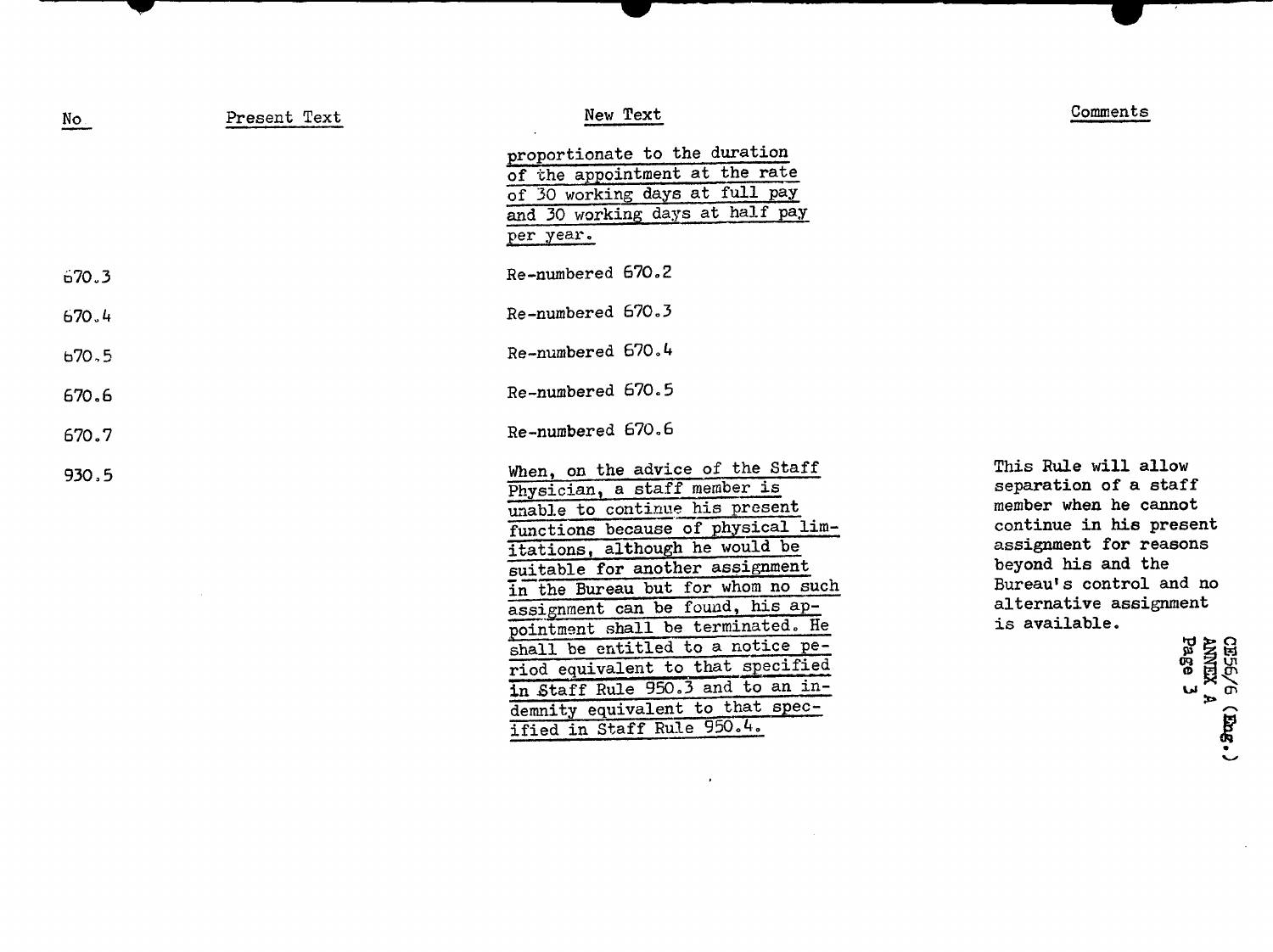New Text

No, Present Text

730. STAFF PENSION FUND

730.1 Full-time staff members

(i) on permanent appointments or

(ii) who have been serving on fixed-term contracts of less than five years and whose contracts have been extended to, or beyond, five years, or

(iii) on fixed term appointments of one year or more but less than five years who having formerly been participants of the Fund, undertake to restore their prior contributory service credit under the provisions of the rules of the the Fund,

Shall be participants in the United Nations Joint Staff Pension Fund subject to the provisions of the Regulations and Rules of the Fund and the agreement between WHO and the Fund.

Staff members who are participating in the PAU Pension Plan may continue to do so until they leave the service of the Bureau. Such staff members shall continue to contribute to the PAU Pension Plan 6% of his base salary, and the Bureau shall continue to contribute 14% of the employee's base salary.

## STAFF PENSION FUND

730.1 Full-time staff members upon appointment for one year or more shall be participants in the United Nations Joint Staff Pension Fund subject to the provisions of the Regulations and Rules of the Fund and the agreement between WHO and the Fund, except,

(i) those whose contract at the time of appointment precludes participation in the Pension Fund, or

(ii) those appointed prior to 1 January 1967 under the terms of Staff Rule 730.2.

Staff members who are participating in the PAU Pension Plan may continue to do so until they leave the service of the Bureau. Such staff members shall continue to contribute to the PAU Pension Plan 6% of his. base salary, and the Bureau shall continue to contribute 14% of the employeels base salary.